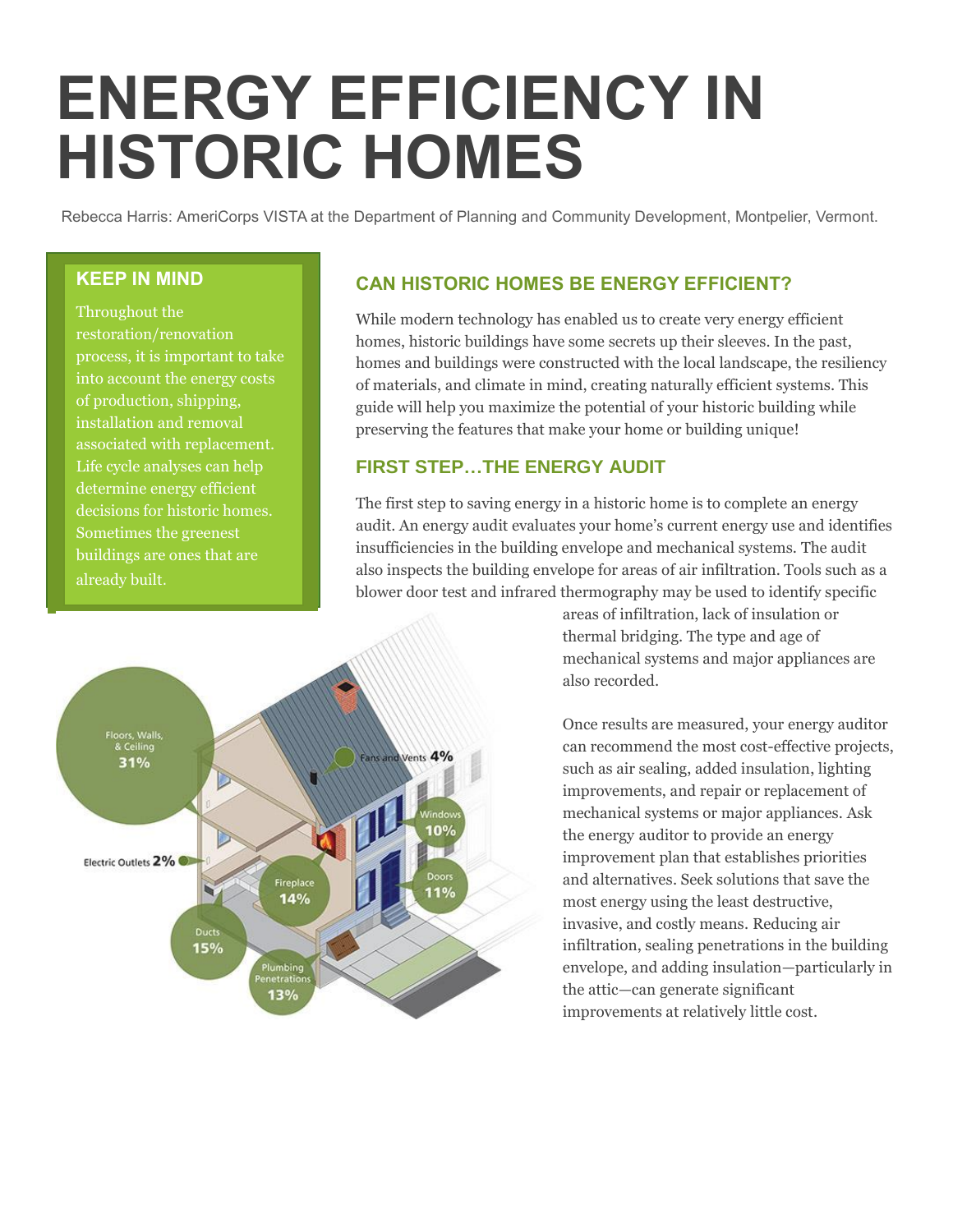# **Vermont Incentives and Programs**

[Efficiency Vermont](https://www.efficiencyvermont.com/services/energy-assessments/home-energy-assessments) can provide:

- 1) Advice on how to lower your heat and electricity bills cost effectively
- 2) Technical assistance if you want to do an energy assessment yourself
- 3) A list of local qualified ENERGY STAR contractors who can provide an energy audit.

If you decide to have an on-site assessment with an ENERGY STAR contractor, you may be eligible for state incentives that can help cover part of the costs of insulation, air sealing, and appliances and heating and ventilation systems through Home Performance with ENERGY STAR.

[Weatherization](http://dcf.vermont.gov/benefits/weatherization) Program for low income Vermonters through the Agency of Human Services' Department for Children and Families

[Capstone Weatherization Assistance Program:](http://www.capstonevt.org/weatherization/weatherization-and-energy-efficiency-services) Capstone will perform energy savings renovations to stop heat from leaking out of the building and reducing the loss of heat through the walls and roofs of your home (also known as weatherization). For income qualified individuals there is no charge through our **Weatherization Assistance Program**. If you do not qualify under the no-cost program, we can still help through **Energy Smart**, our award-winning social enterprise.

**Central Vermont Contractors:** A comprehensive list of Central Vermont Contractors specializing in energy efficiency can be found at the following [link](http://www.montpelier-vt.org/DocumentCenter/Home/View/3864) on the Montpelier Historic Preservation Committee page.

Going Solar: There are currently more than 80 solar companies at work throughout the value chain in Vermont. These companies provide a wide variety of solar products and services ranging from solar system installations to the manufacturing of components used in photovoltaic panels. You can find your local provider by checking the map at this [link.](http://www.seia.org/state-solar-policy/vermont)



# **IF I ONLY DO ONE THING, WHAT SHOULD IT BE?**

Unless an audit specifies otherwise, reducing air infiltration is one of the least intrusive, most reversible, and most cost effective retrofit strategies. Leakage of air into a building can account for 5 to 40 percent of space conditioning costs, which can be one of the largest operational costs for buildings. In addition, unwanted air leakage into and out of the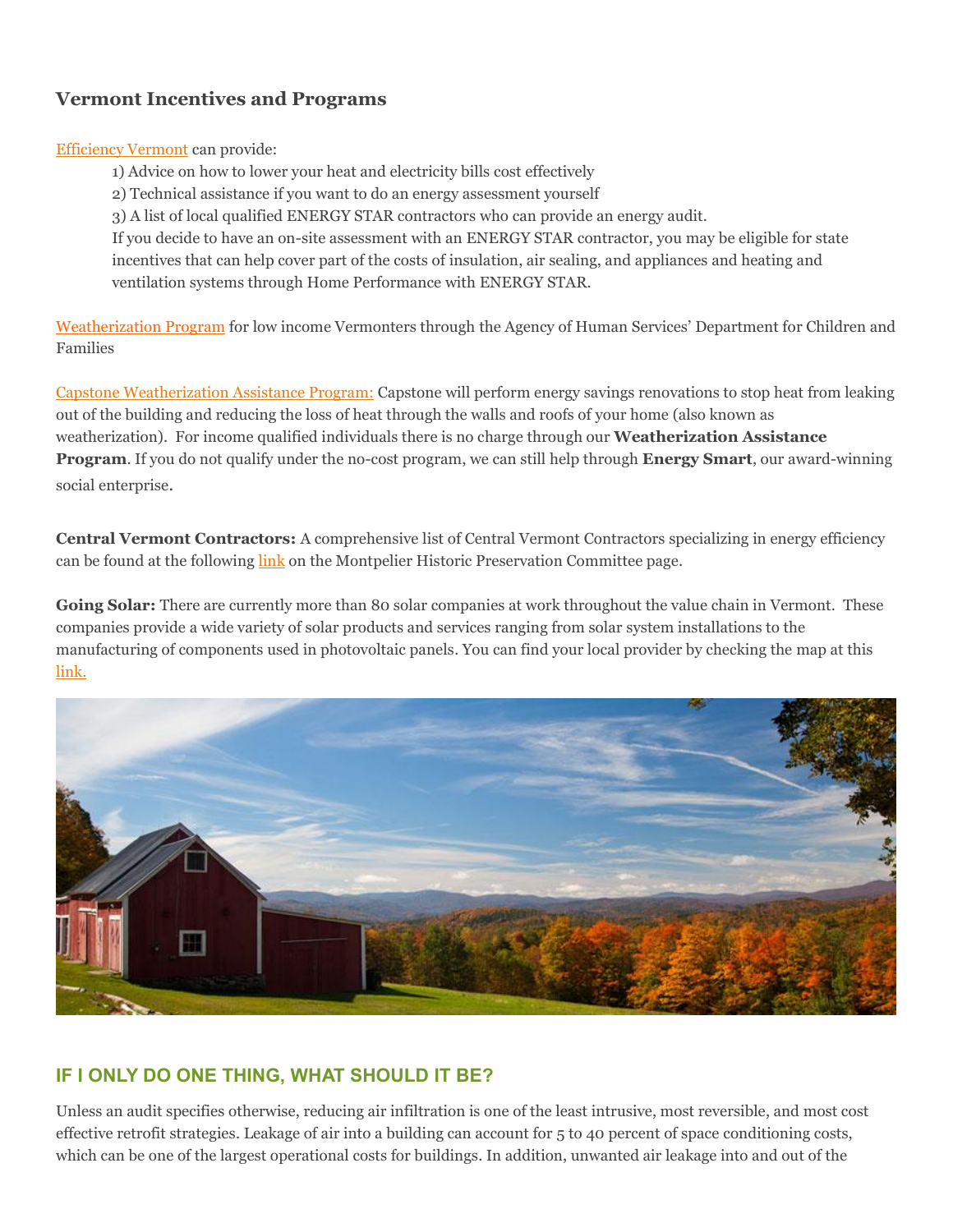building can lead to uncomfortable drafts. Air infiltration can be especially problematic in historic buildings because it is closely linked to increased moisture movement into building systems. Once you know where the air is coming in, the good news is that you can probably seal the leaks yourself. The Environmental Protection Agency's Energy Star website has a [Do-It-Yourself Guide to Sealing and Insulating](https://www.energystar.gov/index.cfm?c=diy.diy_index) on how to do your own air sealing.



#### **Most Common Sources of Air Infiltration**

Drafts can also be reduced by simple measures such as:

- 1. Closing curtains, blinds, shades, or shutters at night in cold weather.
- 2. Using draft snakes at doors (or simply a rolled towel).
- 3. Closing the fireplace damper and/or using an inflatable device that fills the flue opening (sold under a variety of names) when the fireplace is not being used in winter.
- 4. Caulking loose window and door frames where they join walls, sealing where the foundation meets the sill, and sealing cracks in masonry and foundations.

While energy can be saved by reducing the amount of air infiltration, it is important not to seal a historic home entirely, as historic buildings were designed to —breathe. The goal is to find a good balance. Without some air movement, these structures can develop problems associated with moisture accumulation including wood deterioration, mold growth and insect infestations.

It is important to promote air circulation and/or reduce moisture levels in crawl spaces and cellars with dirt floors, especially in the summer months. In basements and crawl spaces with earthen floors, installing a polyethylene vapor barrier and securing it to the foundation walls will also reduce the amount of vapor and moisture moving through your house. In addition, if your heating, cooking, water heating, or other appliances have a pilot light, it is imperative that they are properly supplied with air and are vented correctly. Your utility, appliance, or energy audit professional can help make sure your appliances are in good operating condition. Relatively simple actions such as using a range hood when cooking and a bathroom vent when bathing can also help reduce moisture build up in your home.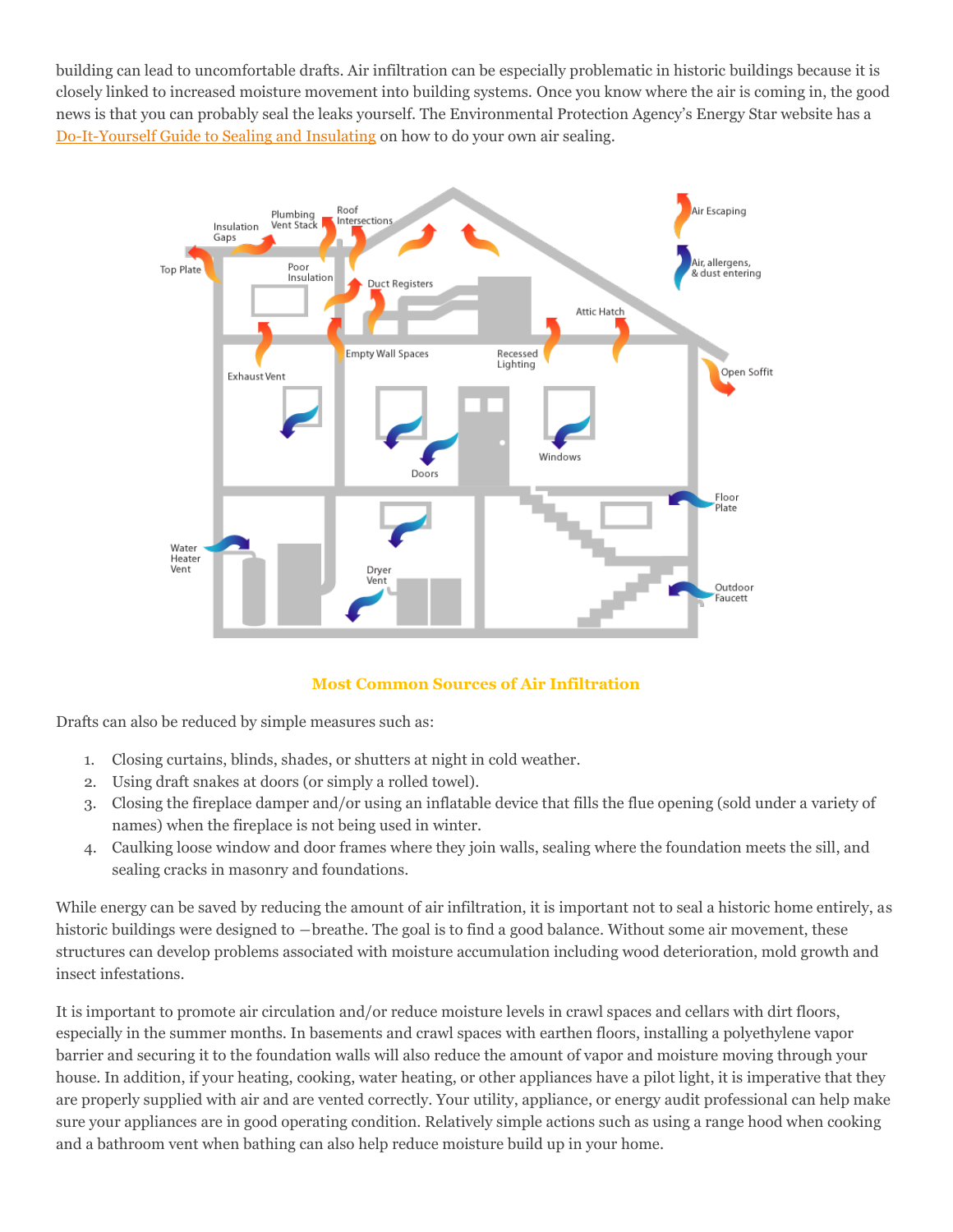# **HISTORIC WINDOWS: REPLACE OR RENOVATE?**

There is a common misconception that replacing historic windows will save energy. This argument, often used to sell replacement windows, is simply not true. There are ways to improve the performance of historic windows that do not require their replacement. Energy leaks in old windows are often due to poor maintenance. Caulking, weather-stripping, and replacing deteriorated glazing compound to seal air leaks should always be done before considering replacing historic windows.



#### **Why should I restore my [historic windows?](http://www.ptvermont.org/help/windows.php)**

 Historic windows can usually be repaired while most new windows cannot be repaired, or even recycled, and may wind up in landfills.

 Wooden historic windows are often constructed of hardier materials, such as old growth timber, that are resilient and more weather resistant than new windows.

 When historic windows are properly restored and a good **[storm](https://www.efficiencyvermont.com/tips-tools/guides/how-to-choose-and-install-storm-windows)  [window](https://www.efficiencyvermont.com/tips-tools/guides/how-to-choose-and-install-storm-windows)** is added, their energy savings are comparable to insulated glass windows. Adding a storm window brings the U-value, or the indication of heat flow through a window, close to that of insulated glass. Adding exterior storm windows to highly decorative or multi-light windows may conceal important details. In these situations, interior storm windows may be preferable.

 Restoration avoids the energy intensive production, shipping, installation and removal associated with replacing windows. Restoring existing historic windows makes the best use of existing resilient materials and promotes conservation.

Check out[: http://www.ptvermont.org/help/windows.php](http://www.ptvermont.org/help/windows.php)

# *"The greenest buildings are ones that are already built"*

#### **Is it expensive to restore a historic window?**

According to the [Field Study of Energy Impacts of Window Rehab Choices,](http://www.windowrestorationne.org/topten.pdf) first year energy savings between a restored wood window with a good storm window vs. a replacement window was \$0.60. Yup, less than a buck! Almost every retrofit option offers a better return on investment than replacement windows**.**

Ultimately, before implementing energy conservation projects, the existing energy-efficient characteristics of a historic building should be assessed. Conducting a window [inspection](https://www.nps.gov/tps/sustainability/energy-efficiency/weatherization/windows-doors.htm#inspection) is a good way to assess the overall condition of your windows and to determine whether repair or replacement is the better alternative.

# **CHANGE YOUR BEHAVIOR – THE LOW IMPACT AND LOW COST WAY TO SAVE ENERGY!**

Significant energy savings can be achieved by modifying or changing your behavior. These actions are often low or no cost and have a low impact on the character of your historic home. Don't underestimate the power of behavior modification.

Things to try:

Lower the thermostat in the winter and raise it in the summer.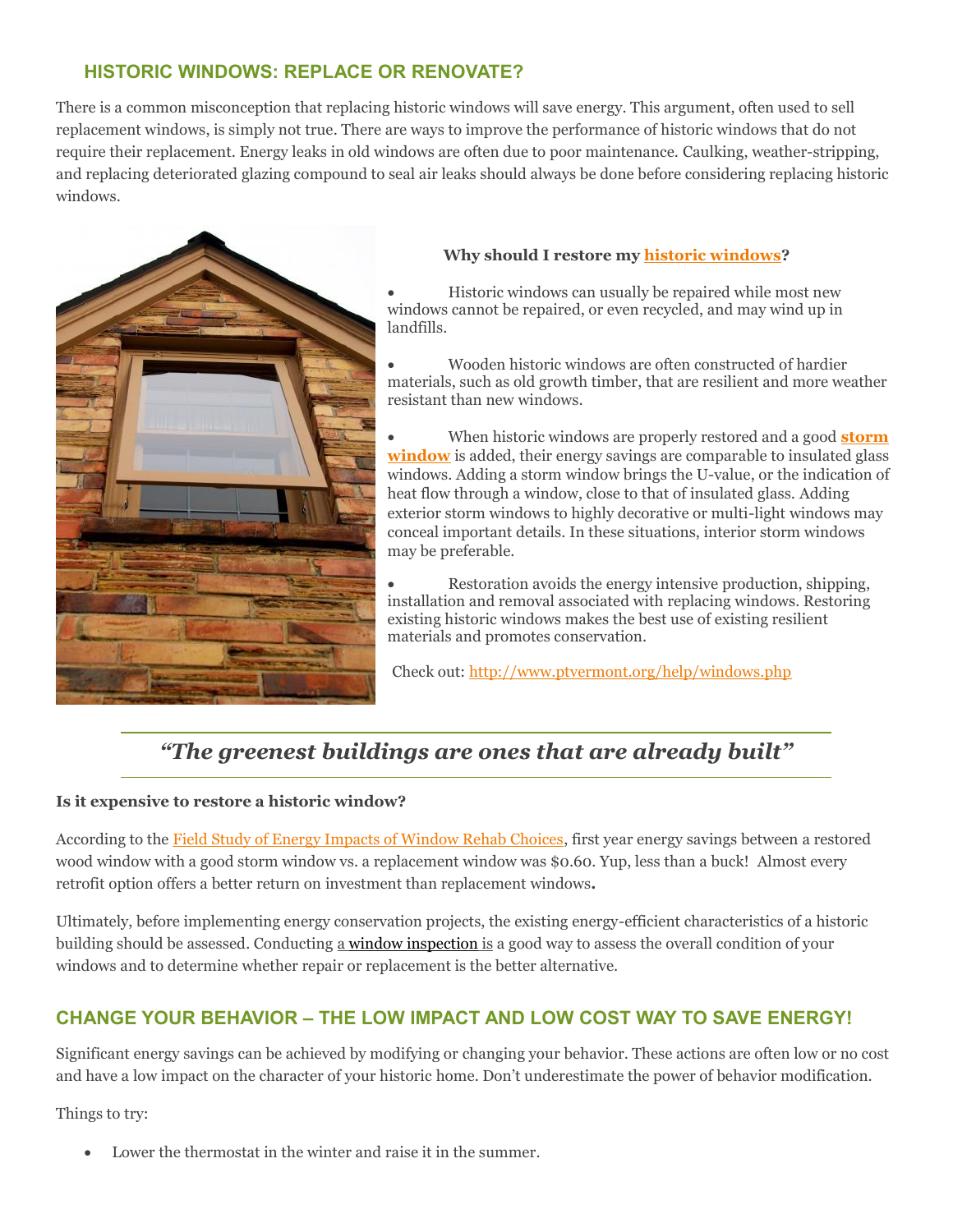- Install a programmable thermostat to automatically turn down the heat when you are sleeping or away from the house.
- Turn off lights when you're not in the room, reduce the number of lights used, maximize natural light, and switch light bulbs to energy–saving LEDs.
- Use operable windows, shutters, awnings, and vents as originally intended to moderate temperature.
- Use drapes and curtains to reduce drafts around your windows.
- Clean radiators and forced air registers to ensure proper operation.
- Have your furnace and boiler cleaned and serviced at least once a year. Clean the furnace filter at least once a month during the heating season.
- Make sure furnace ducts are sealed and hot water pipes are well insulated.

# **THE ENERGY EFFICIENCY GURU: MORE ADVANCED STEPS**

#### **Insulation**

If you are going to insulate anywhere, attic spaces are often the most significant source of heat loss. After attics, insulating basements can also have value for efficiency and comfort. But before adding insulation, make sure you have effectively air sealed the space.

Ducts and pipes can also be sources of conductive heat loss. Wrapping insulation around heating and cooling ducts and hot water pipes can stop heat loss and enhance the efficiency of these systems. Use insulation that is intended for this purpose and install it according to the manufacturer's recommendations for the best results

#### **Select Energy Efficient Appliances**

When choosing new appliances for your historic building, select products labeled ENERGY STAR, which meet energy efficiency guidelines set by the Environmental Protection Agency and the Department of Energy.



The total amount saved in one year by switching to new, energy-efficient appliances and fixtures is a little over \$1000.00. With that money, after 1 year 4 ceiling fans, CFL light bulbs, the dishwasher, and the single room air conditioner would be paid for. After 9 years, all of the appliances and fixtures could be paid for. By living in an energy efficient home, your appliances pay for themselves.